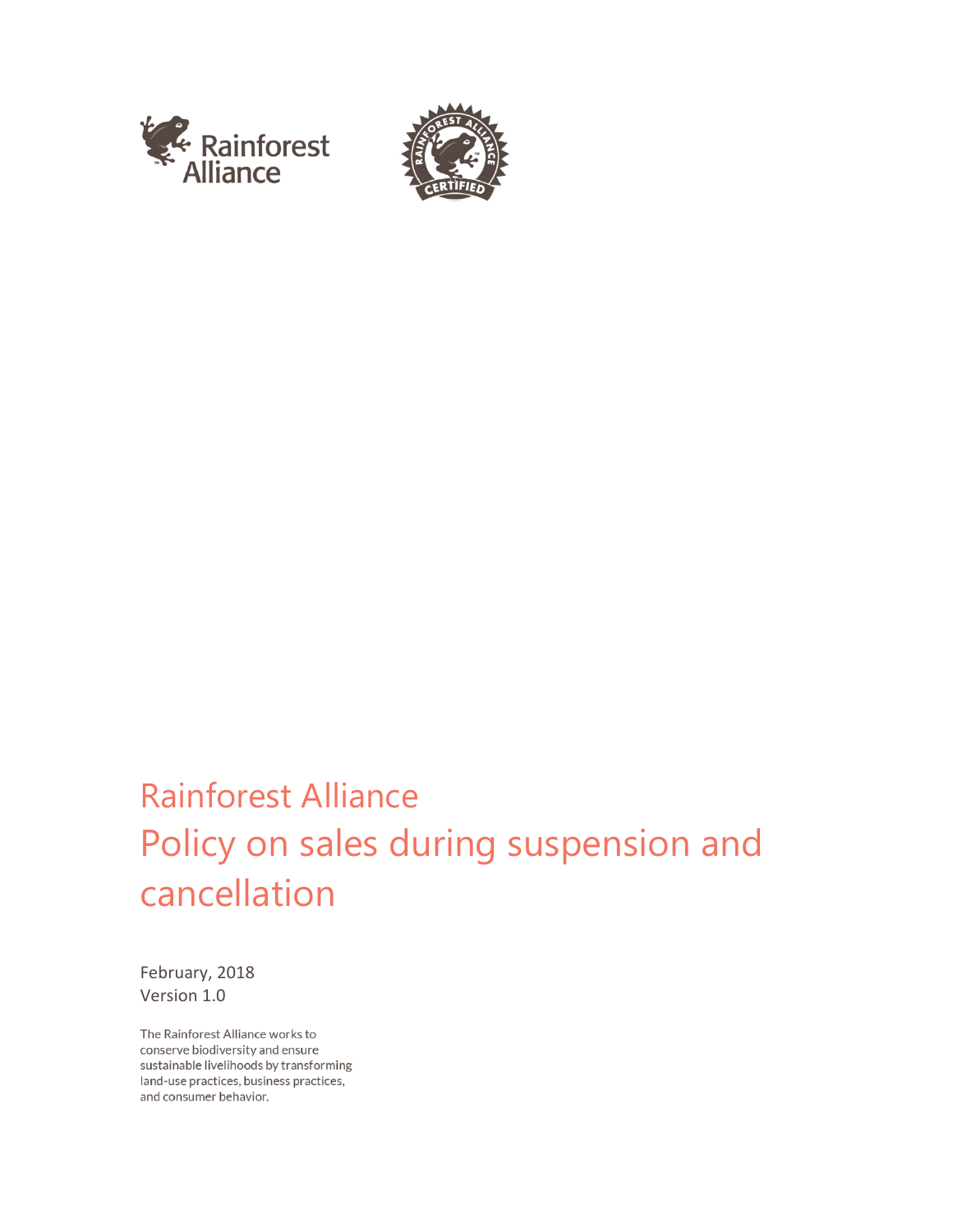#### More information?

For more information about the Rainforest Alliance, visit [www.rainforest-alliance.org](http://www.rainforest-alliance.org/) or contact [info@ra.org](mailto:info@ra.org)

## Translation Disclaimer

Translation accuracy of any Rainforest Alliance sustainable agriculture certification program document into languages other than English is not guaranteed nor implied. Any question related to the accuracy of the information contained in the translation, refer to the English official version. Any discrepancies or differences created in the translation are not binding and have no effect for auditing or certification purposes.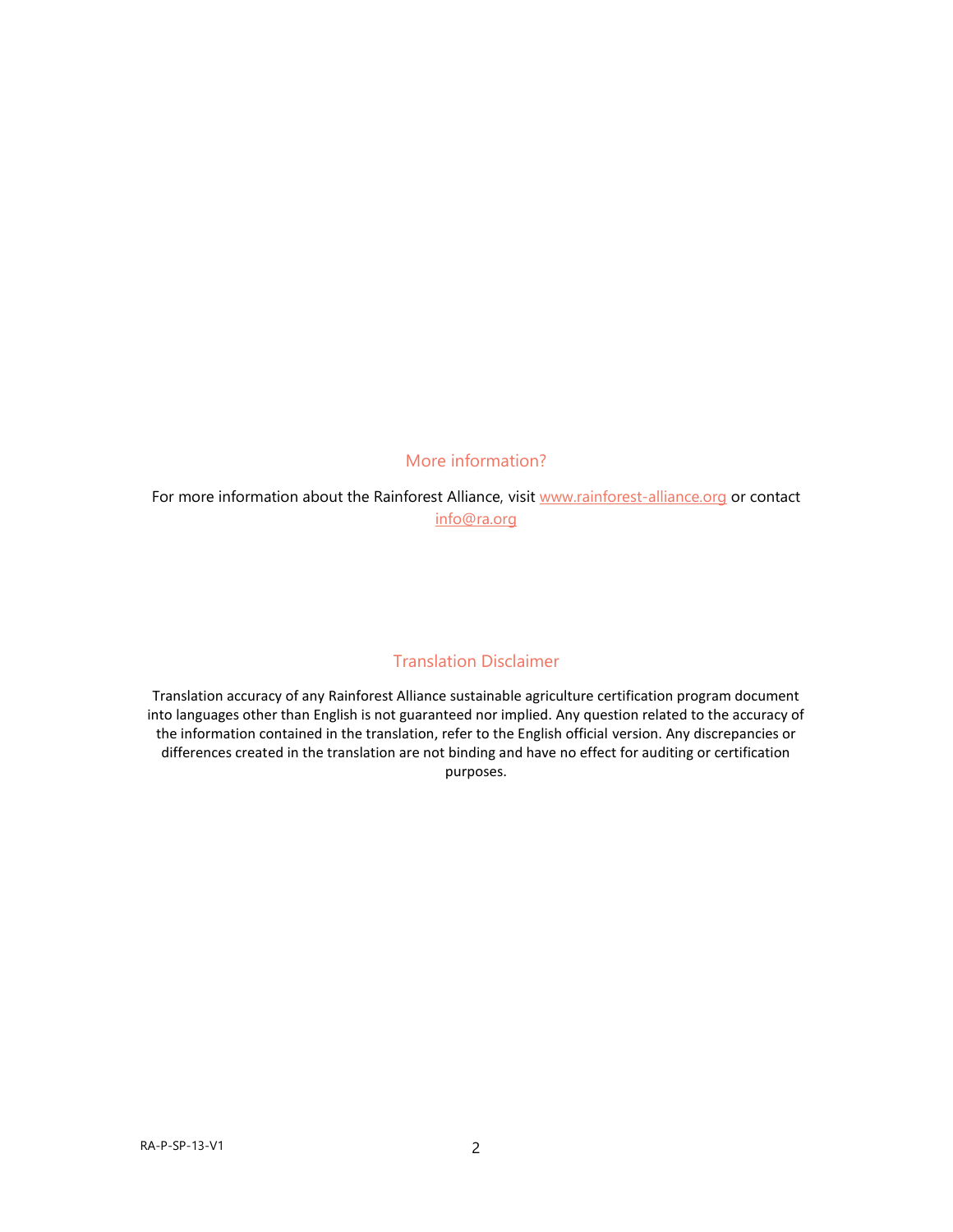## **Policy**

| <b>Issue Date:</b>                                                                                                                                                                                | <b>Binding date:</b> |                                             | <b>Expiration date:</b> |
|---------------------------------------------------------------------------------------------------------------------------------------------------------------------------------------------------|----------------------|---------------------------------------------|-------------------------|
| February 12, 2018                                                                                                                                                                                 | Immediately          |                                             | Until further notice    |
| Developed by:                                                                                                                                                                                     |                      | <b>Approved by:</b>                         |                         |
| <b>Standards Manager</b>                                                                                                                                                                          |                      | <b>Global Programs Director</b>             |                         |
| Linked to (code and name of documents, if applicable):                                                                                                                                            |                      |                                             |                         |
| Certification Rules for Farms and Group Administrators, version 1.2<br>a)                                                                                                                         |                      |                                             |                         |
| <b>Replaces:</b>                                                                                                                                                                                  |                      |                                             |                         |
|                                                                                                                                                                                                   |                      |                                             |                         |
| Clause or criterion number and text:                                                                                                                                                              |                      |                                             |                         |
| Clause 10.1.2 (b) – "From the moment the CB notifies the organization about the suspension, the<br>organization shall not sell products with Rainforest Alliance Certified claims []"             |                      |                                             |                         |
| Clause 10.2.2 (d) – "From the moment the CB notifies the certified organization about a certificate<br>cancellation, the organization is not authorized to sell product with certified claims []" |                      |                                             |                         |
| <b>Applicable to:</b>                                                                                                                                                                             |                      | <b>Audit types:</b>                         |                         |
| Certified organizations                                                                                                                                                                           |                      | N/A                                         |                         |
| <b>Regions:</b>                                                                                                                                                                                   |                      |                                             |                         |
| All regions                                                                                                                                                                                       |                      |                                             |                         |
| Crops:                                                                                                                                                                                            |                      | <b>Type of organizations:</b>               |                         |
| All crops                                                                                                                                                                                         |                      | Farms and group administrators <sup>1</sup> |                         |

 1 Exporters and other supply chain actors requesting TCs for their purchases from suspended or cancelled organizations will be subject to the same requirements in section 2 of this policy.